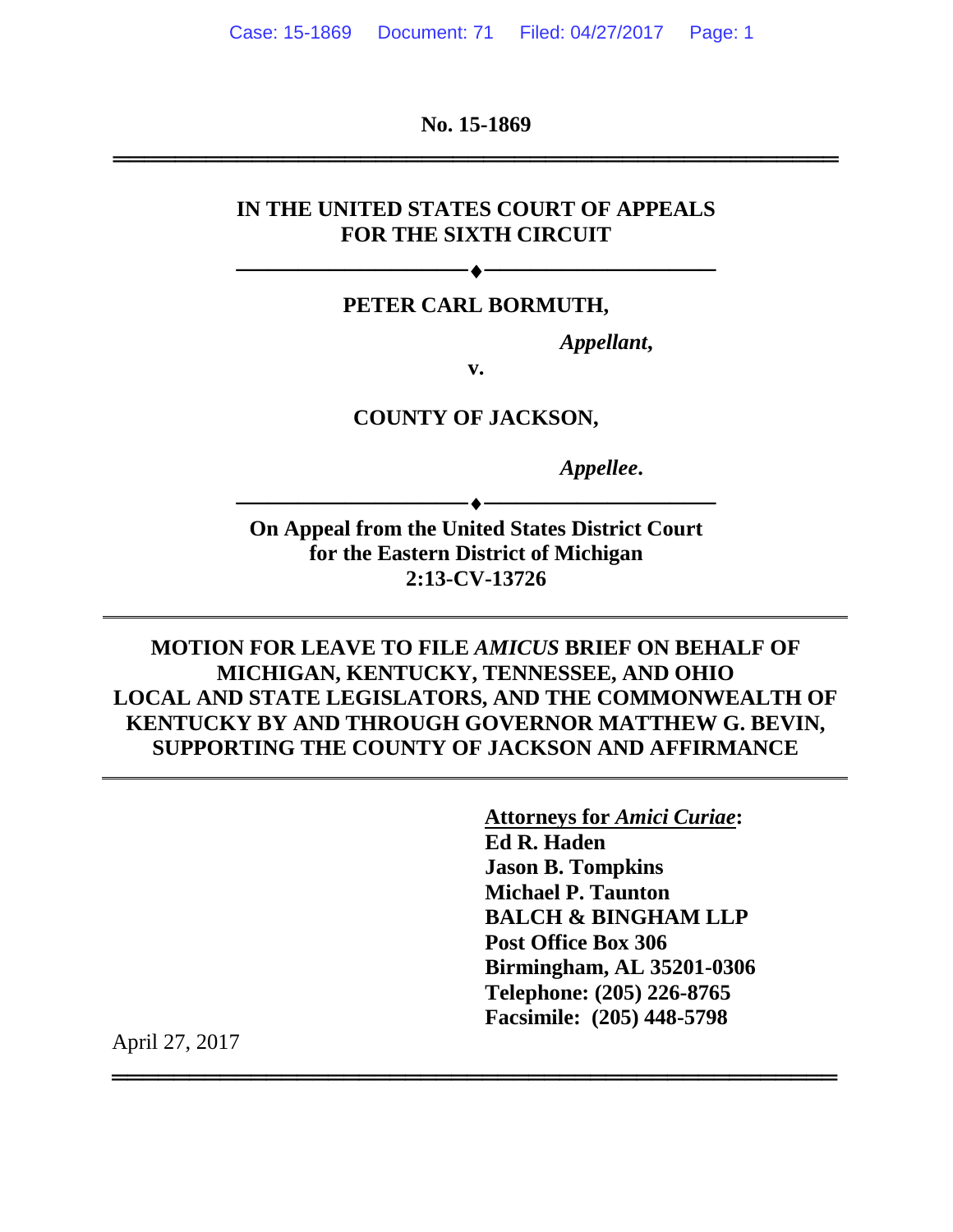A bipartisan group of over 300 current and former state and local legislators and governors from Michigan, Kentucky, Tennessee, and Ohio request this Court's leave to file the attached 12-page brief in support of Jackson County, Michigan and affirmance of the District Court.<sup>[1](#page-1-0)</sup> As Appendix A details,  $\frac{2}{3}$  $\frac{2}{3}$  $\frac{2}{3}$  *amici* consist of:

- Twelve members of the Michigan Senate, including Sen. Mike Shirey, who represents Jackson County, Michigan;
- Forty-four members of the Michigan House of Representatives, including Rep. Julie Alexander, who represents Jackson County, Michigan and is a former member of the Jackson County Board of Commissioners, whose practices are at issue in this case;
- The current and two former governors of Kentucky;
- Thirty-one current members of the Kentucky Senate, and eight former members;
- Eighty-four current members of the Kentucky House of Representatives, and forty-two former members;
- Two members of the Tennessee Senate;
- Seven members of the Tennessee House of Representatives;
- One member of the Ohio House of Representatives; and
- Eighty-four county and municipal legislators from Kentucky.

As current and former state and local legislators and government officials—

many of whom have personally opened their respective public bodies in prayer—

*amici* have a strong religious liberty interest in ensuring that the constitutionally

<span id="page-1-0"></span><sup>&</sup>lt;sup>1</sup> Jackson County, Michigan has consented to *amici* filing this brief. Peter Bormuth has not consented.

<span id="page-1-1"></span><sup>2</sup> A full list of *amici* is attached to this Motion as Appendix A.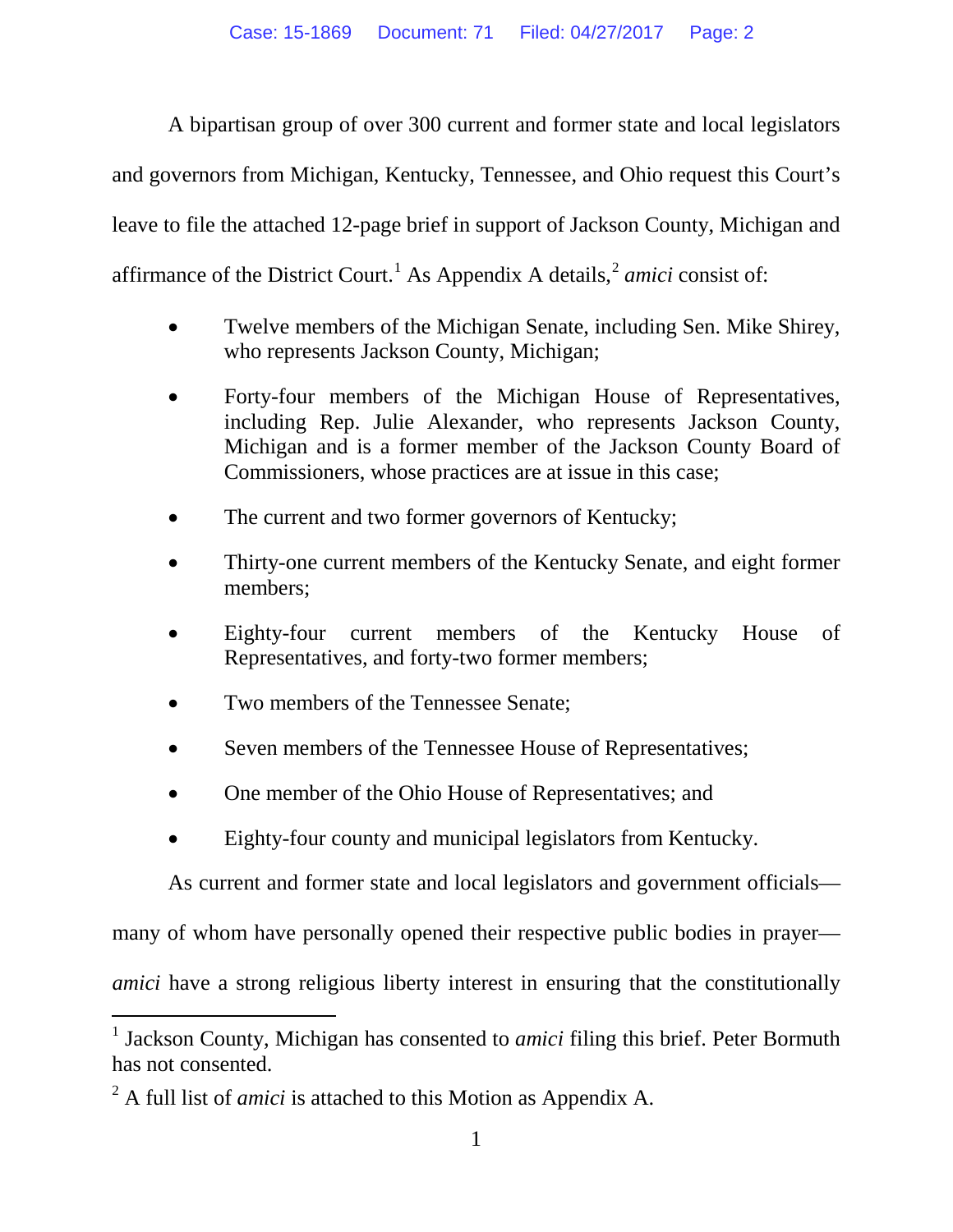protected practice of opening "legislative and other deliberative public bodies with prayer" *Marsh v. Chambers*, 463 U.S. 783, 786 (1983), remains open to lawmakers at all levels of government.

*Amici* believe their brief will aid this Court's *en banc* considerations. "[T]he Establishment Clause must be interpreted by reference to historical practices and understandings," *Town of Greece v. Galloway*, 134 S.Ct. 1811, 1819 (2013). The brief of *amici* will aid this Court by showing that the practice of legislator-led invocations "is deeply embedded in the history and tradition of this country," *Marsh*, 463 U.S. at 786, and specifically in the history and tradition of the States within the Sixth Circuit. *Amici* will also show that this tradition continues within this Circuit to this day. Further, the brief of *amici* will aid the Court's understanding of the harmful effects on the religious liberty of legislators, their guests, and ministers caused by re-embracing the repudiated distinction between "sectarian" and "non-sectarian" prayer—an unconstitutional distinction that "would force the legislatures that sponsor prayers . . . to act as supervisors and censors of religious speech," *Town of Greece*, 134 S.Ct. at 1822.

*Amici* note that their brief does not repeat arguments of the parties' briefs, but provide historical research previously unavailable and directly relevant to the constitutional question before this en banc Court.

*Amici* request the leave of this Court to file the attached brief.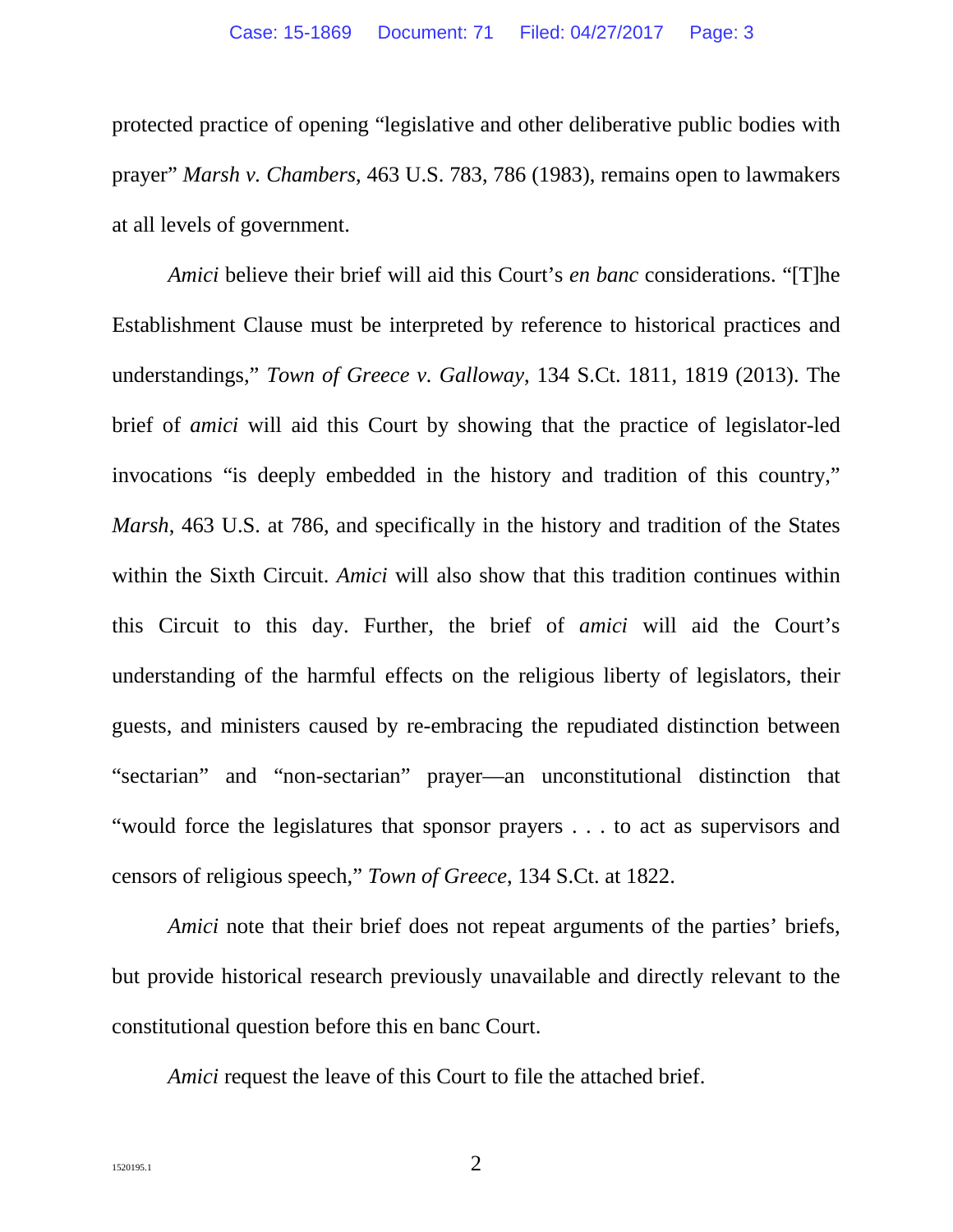Respectfully submitted on April 27, 2017.

/s/ *Michael P. Taunton* One of the Attorneys for *Amici Curiae*

#### **OF COUNSEL:**

Ed R. Haden Jason B. Tompkins Michael P. Taunton BALCH & BINGHAM LLP Post Office Box 306 Birmingham, AL 35201-0306 E-mail: ehaden@balch.com jtompkins@balch.com mtaunton@balch.com Telephone: (205) 226-8765 Facsimile: (205) 448-5798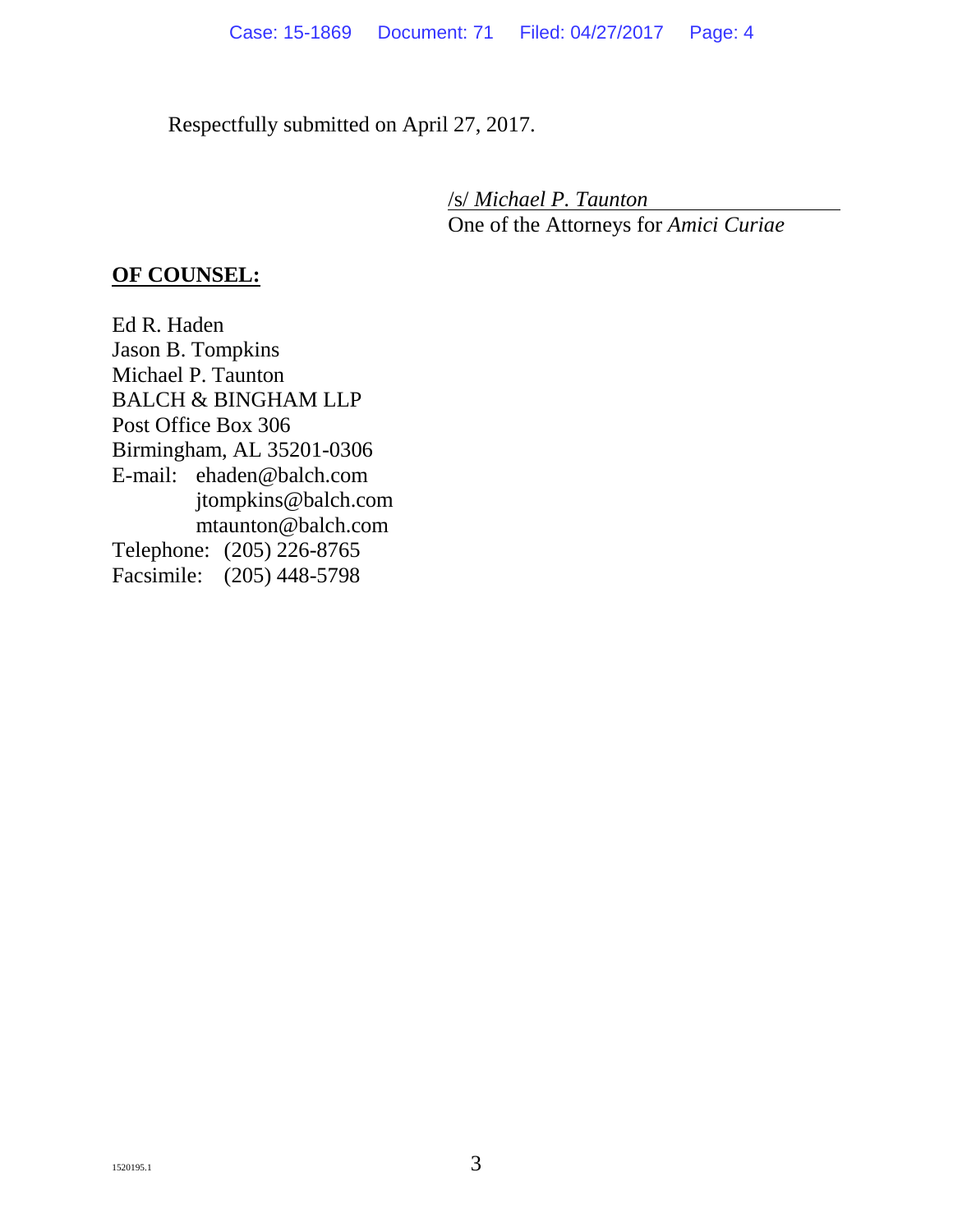#### **CERTIFICATE OF COMPLIANCE**

*Amici curiae* hereby certify that this motion, in Times New Roman 14-point type face, contains 464 words and is in compliance with the requirements of Fed. R. App. P. 27.

> /s/ *Michael P. Taunton* One of the Attorneys for *Amici Curiae*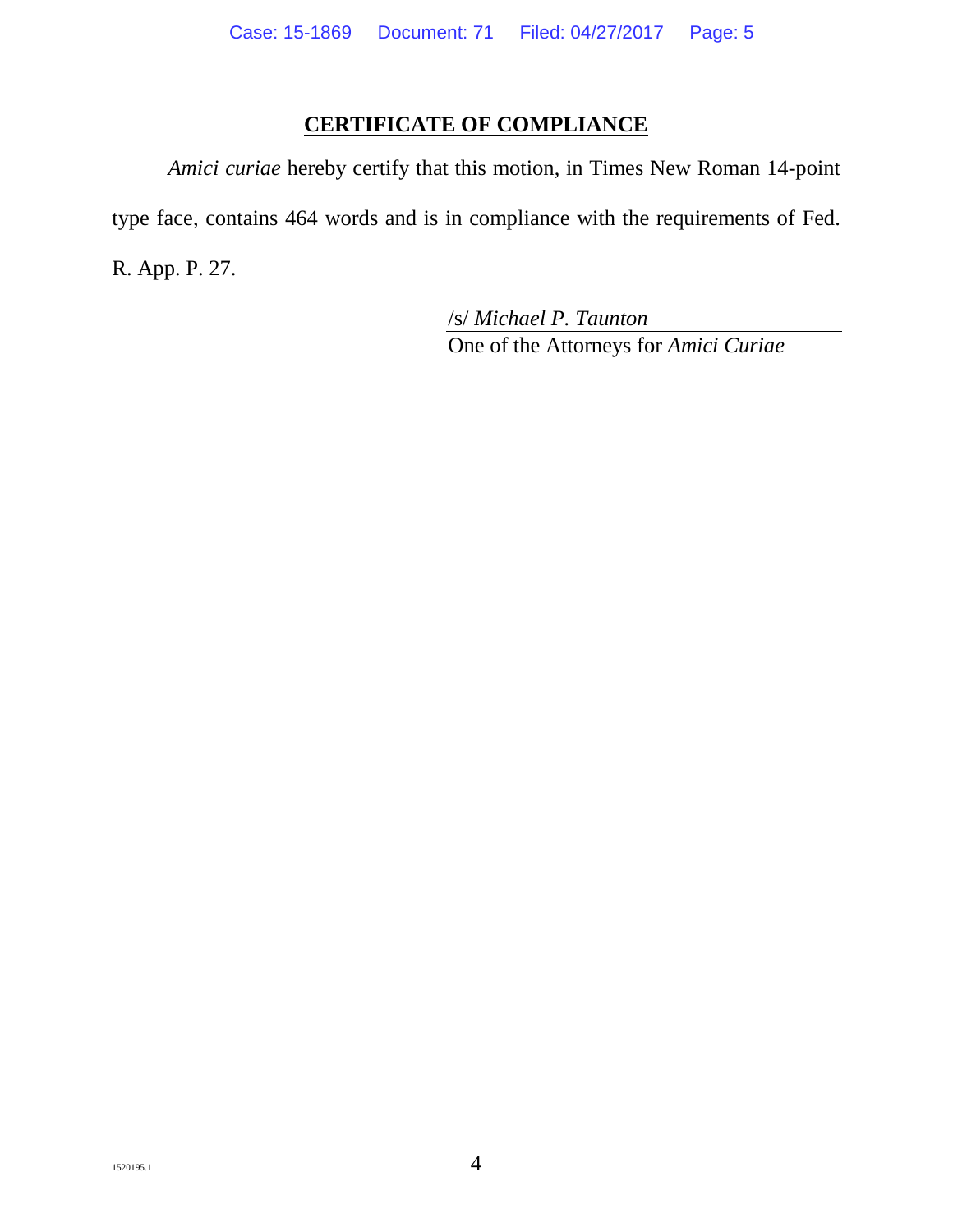#### **CERTIFICATE OF SERVICE**

I hereby certify that on April 27, 2017, a copy of the foregoing has been sent by e-mail to the Court's En Banc Coordinator, Ms. Beverly Harris, who will file it electronically in the Court's CM/ECF system. The following counsel of record will receive a copy of the brief through the Court's CM/ECF system, as well as being sent a copy by United States first class mail, properly addressed and postage prepaid:

#### *Counsel for the Appellee County of Jackson, Michigan:*

Richard D. McNulty Cohl, Stoker & Toskey 601 N. Capitol Avenue Lansing, MI 48933 Telephone: (517) 372-9000

Allyson Newton Ho John Clay Sullivan Morgan, Lewis & Bockius 1717 Main Street, Suite 3200 Dallas, TX 75201 Telephone: (214) 466-4000

Michael E. Kenneally Judd Edward Stone, II Morgan, Lewis & Bockius 1111 Pennsylvania Avenue, N.W. Washington, DC 20004 Telephone: (202) 739-3000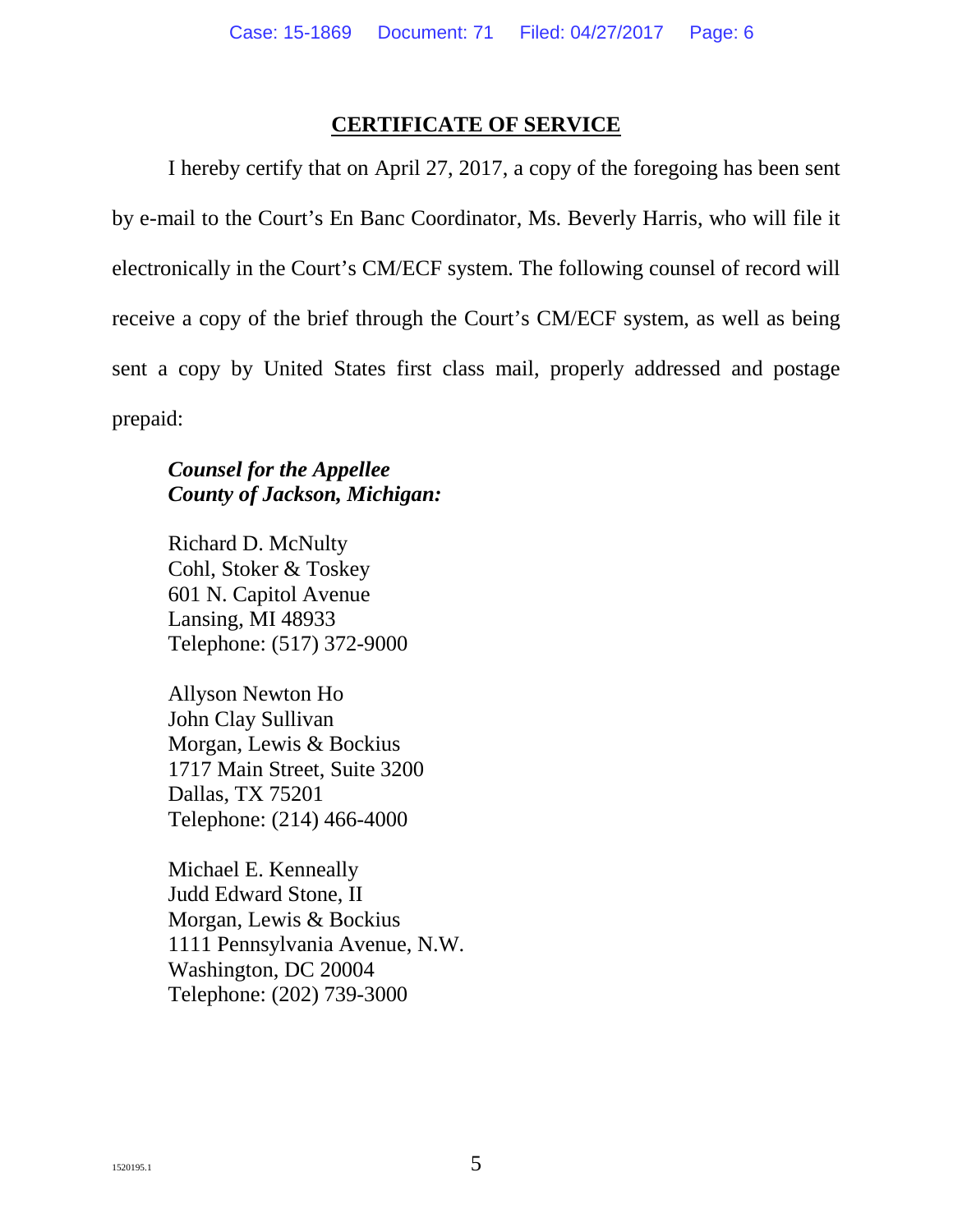Kenneth Alan Klukowski Liberty Institute 2001 W. Plano Parkway, Suite 1600 Plano, TX 75075 Telephone: (972) 941-4444

#### *Counsel for amicus curiae Americans United for Separation of Church and State:*

Richard Brian Katskee Americans United for Separation of Church and State 1310 L Street, N.W., Suite 200 Washington, DC 20005

#### *Counsel for amicus curiae Anti-Defamation League:*

Michael B. Kimberly Mayer Brown 1999 K Street, N.W. Washington, DC 20006 Telephone: (202) 263-3000

#### *Counsel for amicus curiae American Civil Liberties Union:*

Daniel Mach Heather L. Weaver American Civil Liberties Union Program on Freedom of Religion & Belief 915 15th Street, N.W. Washington, DC 20005 Telephone: (202) 544-1681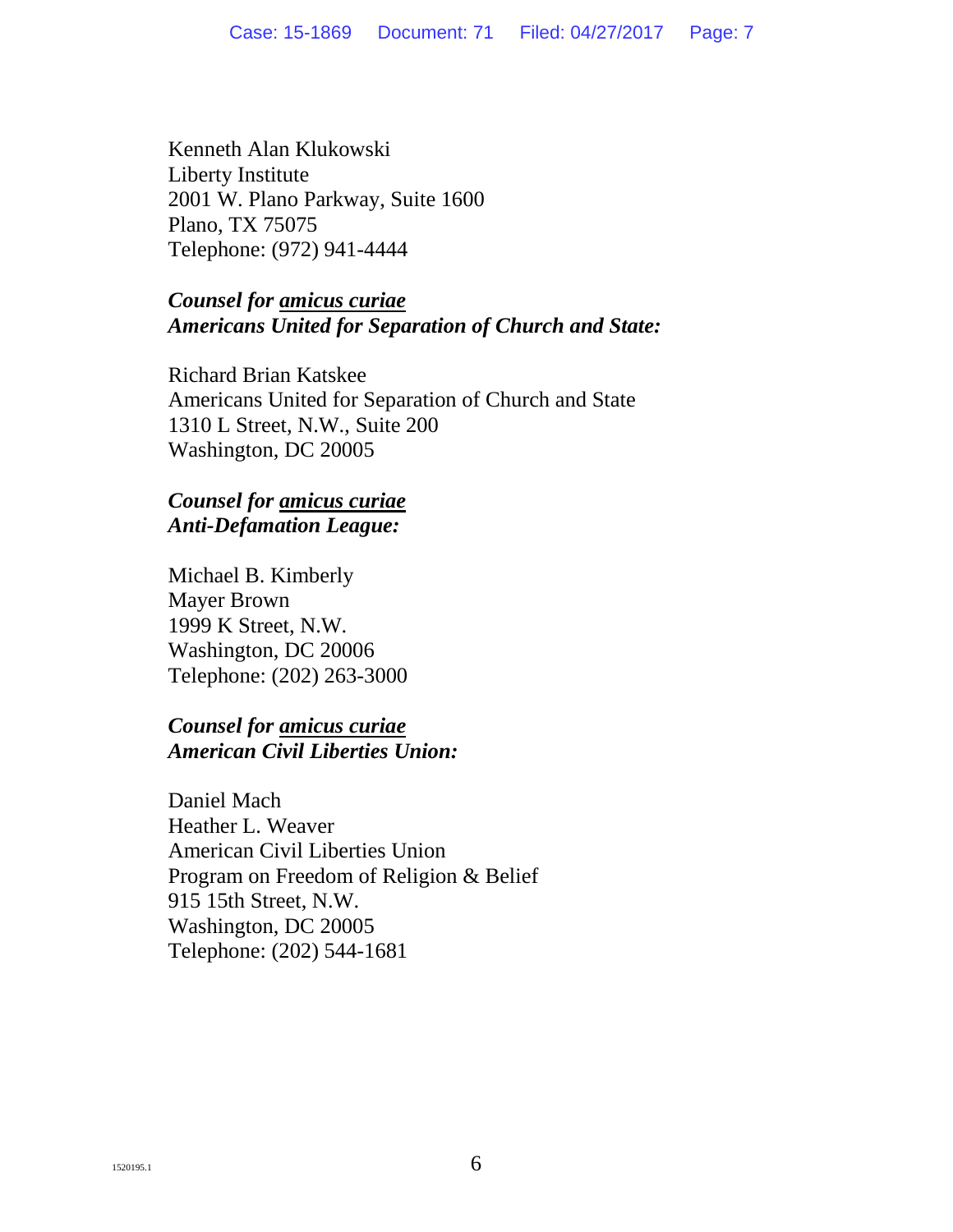### *Counsel for amicus curiae ACLU of Michigan:*

Daniel Mach Heather L. Weaver American Civil Liberties Union Program on Freedom of Religion & Belief 915 15th Street, N.W. Washington, DC 20005 Telephone: (202) 544-1681

Daniel S. Korobkin Telephone: (313) 578-6824 Michael Jay Steinberg Telephone: (313) 578-6814 American Civil Liberties Union Of Michigan 2966 Woodward Avenue Detroit, MI 48201

Further, I hereby certified that a copy of the foregoing has been sent by

United States first class mail, properly addressed and postage prepaid, to Mr. Peter

Bormuth:

# **Peter Carl Bormuth,** *Appellant* **(***pro se)*

142 W. Pearl Street Jackson, MI 49201 Telephone: (517) 787-8097

> /s/ *Michael P. Taunton* Of Counsel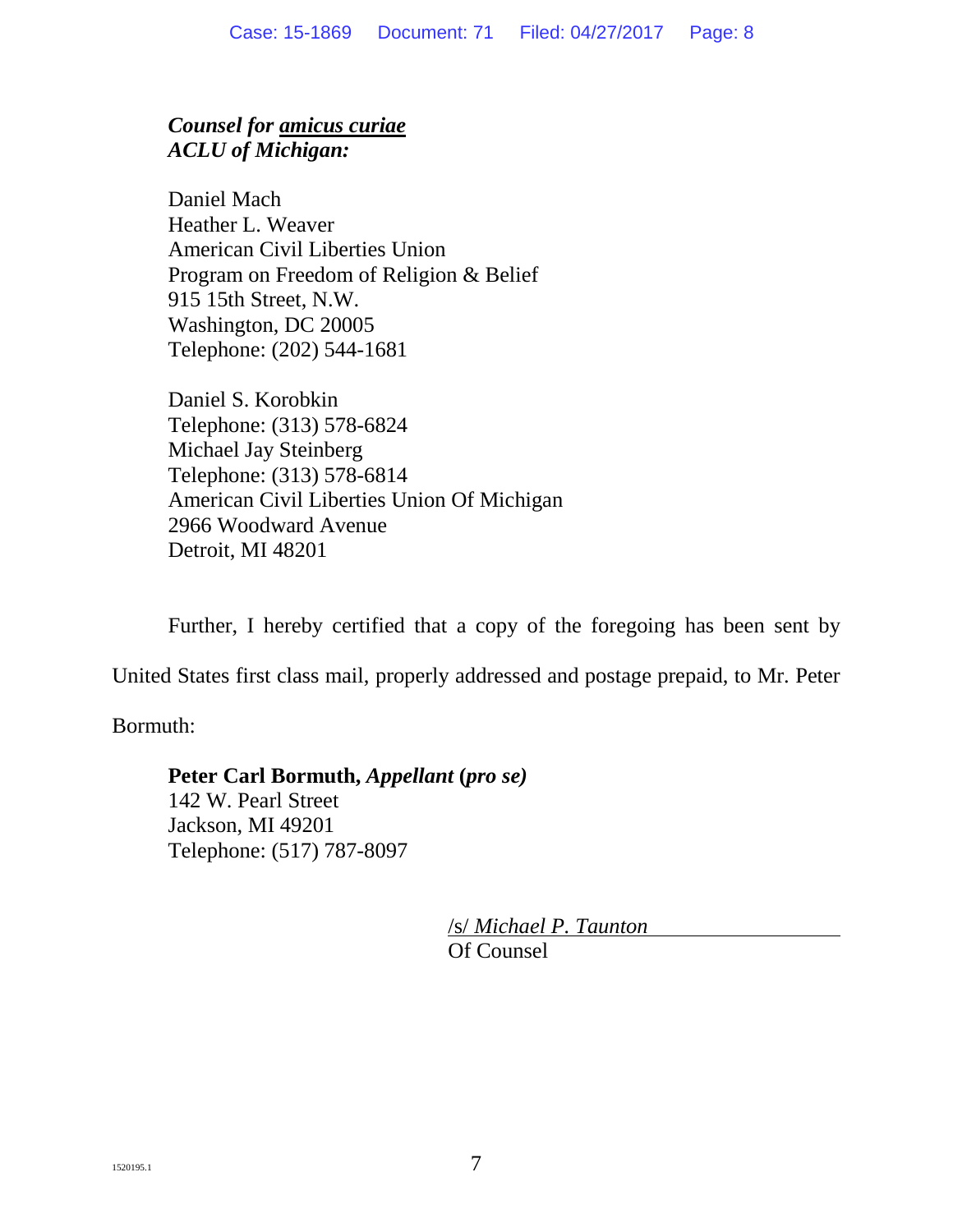# **APPENDIX A (List of** *amici curiae***)**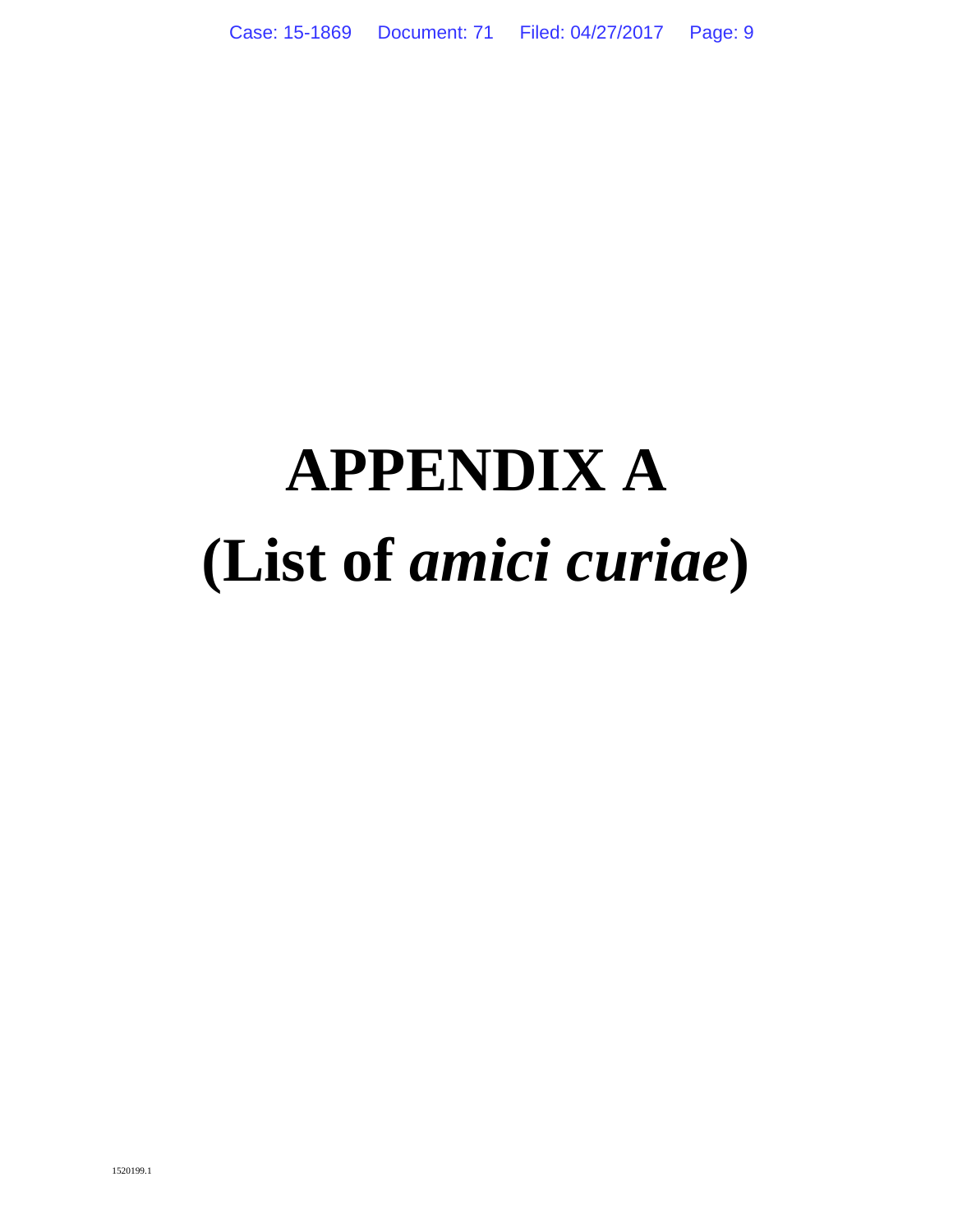#### **Name Position/District**

#### *Lead Amici*

#### *Governors*

| The Commonwealth of Kentucky, by and through Governor Matthew G. Bevin |  |
|------------------------------------------------------------------------|--|
|                                                                        |  |
|                                                                        |  |

#### *Michigan Senators*

<span id="page-9-0"></span>*\* Denotes individuals who appear under multiple headings.*

<sup>1</sup> Senator Mike Shirkey and Representative Julie Alexander are the representatives to the Michigan Legislature for Jackson County, Michigan, who is a party to this case. Representative Alexander is also formerly a member of the Jackson County Board of Commissioners whose practices are at issue in this case.

<span id="page-9-1"></span><sup>2</sup> Former Representatives Tom and Claudia Riner have volunteered to serve as lead *amici* for legislators from the Commonwealth of Kentucky in this case.

 $\overline{a}$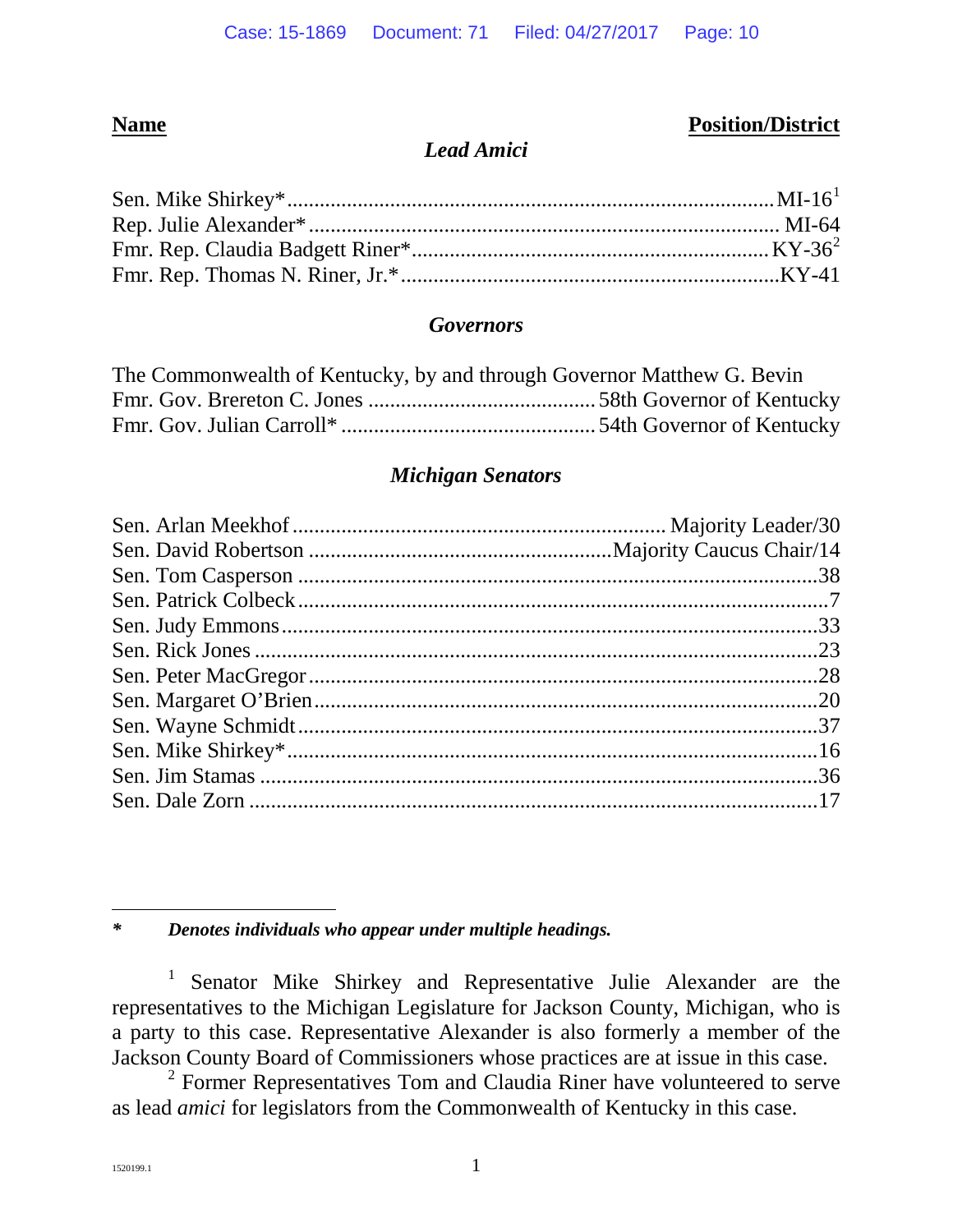# **Michigan Representatives**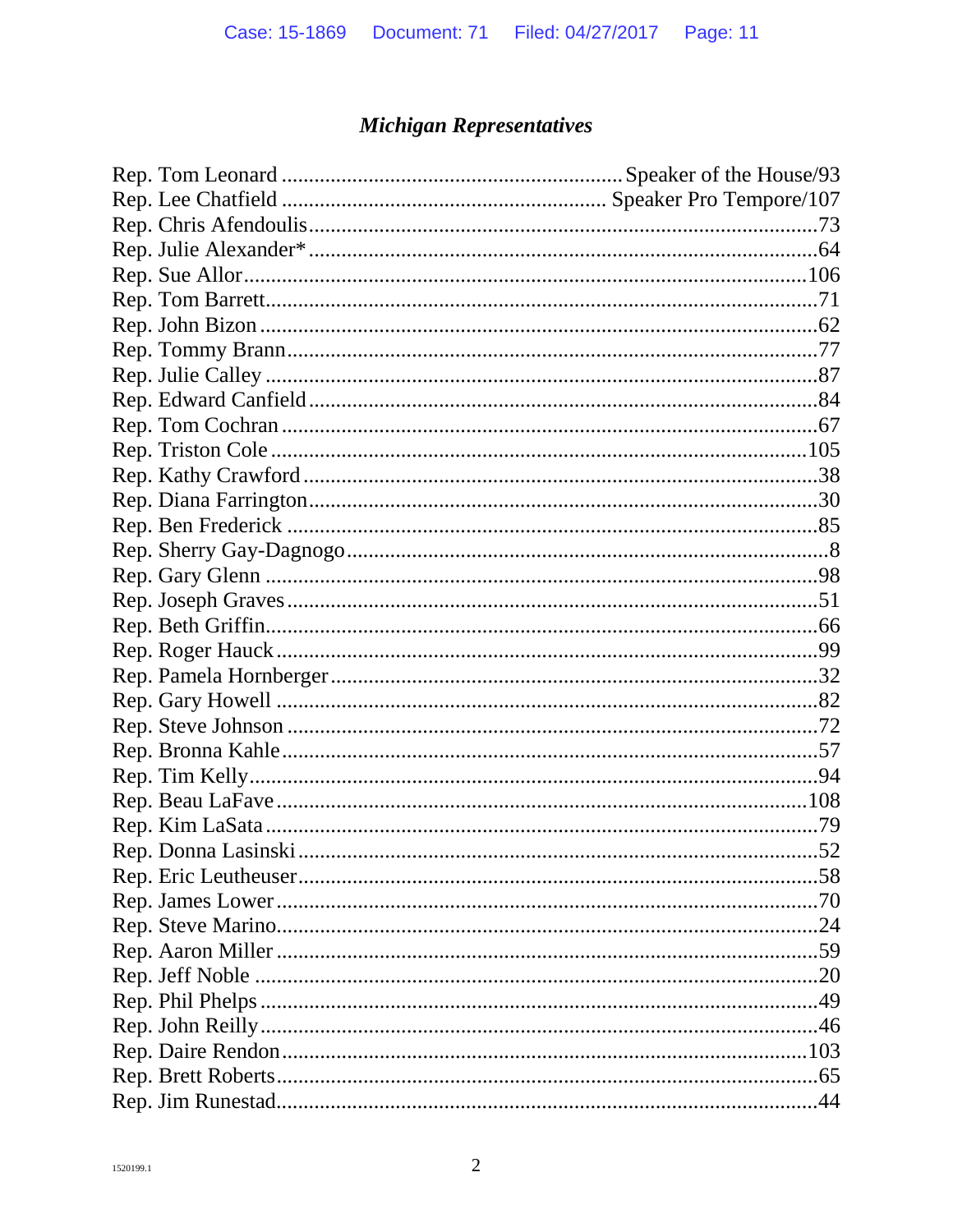# **Kentucky Senators**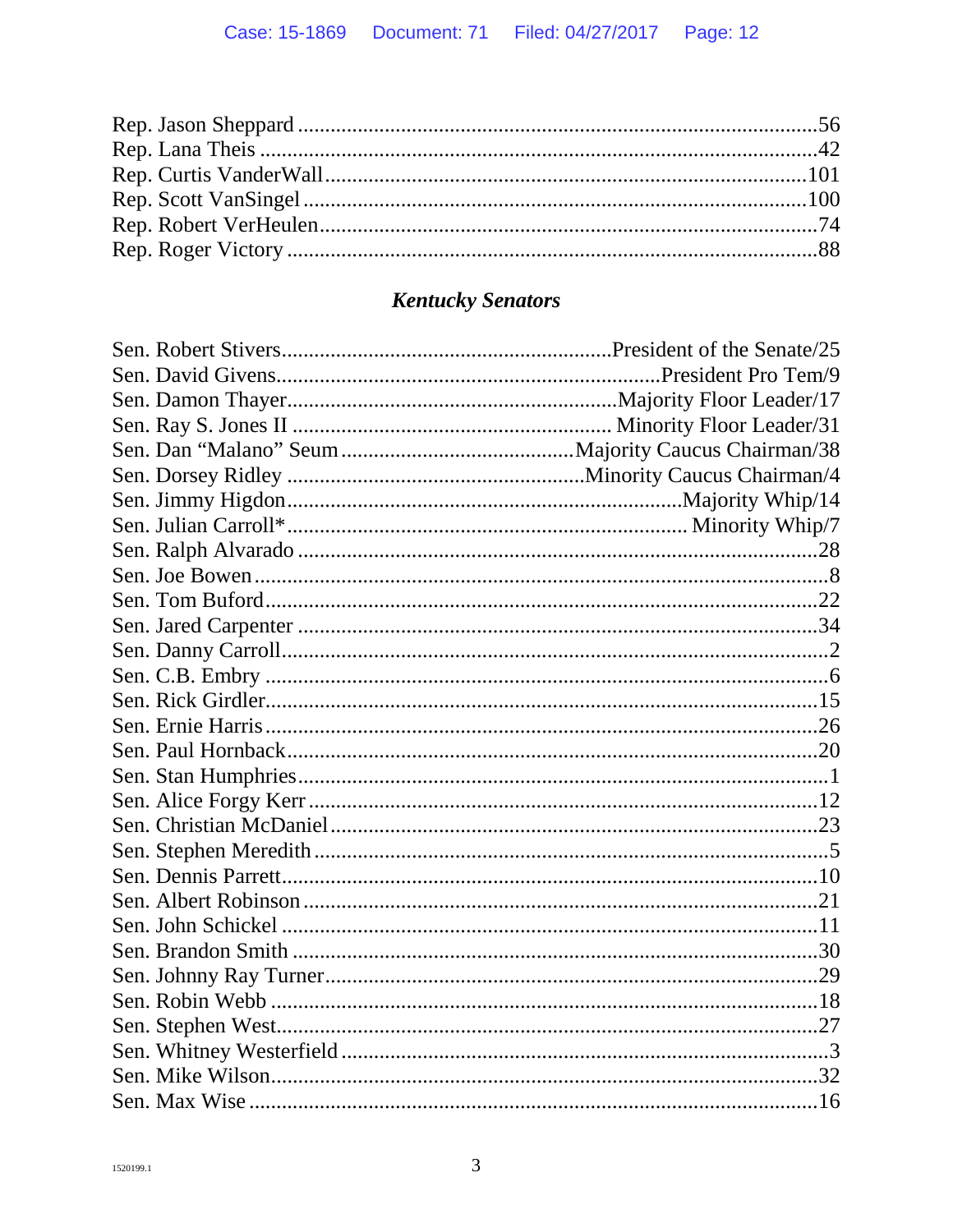# **Kentucky Representatives**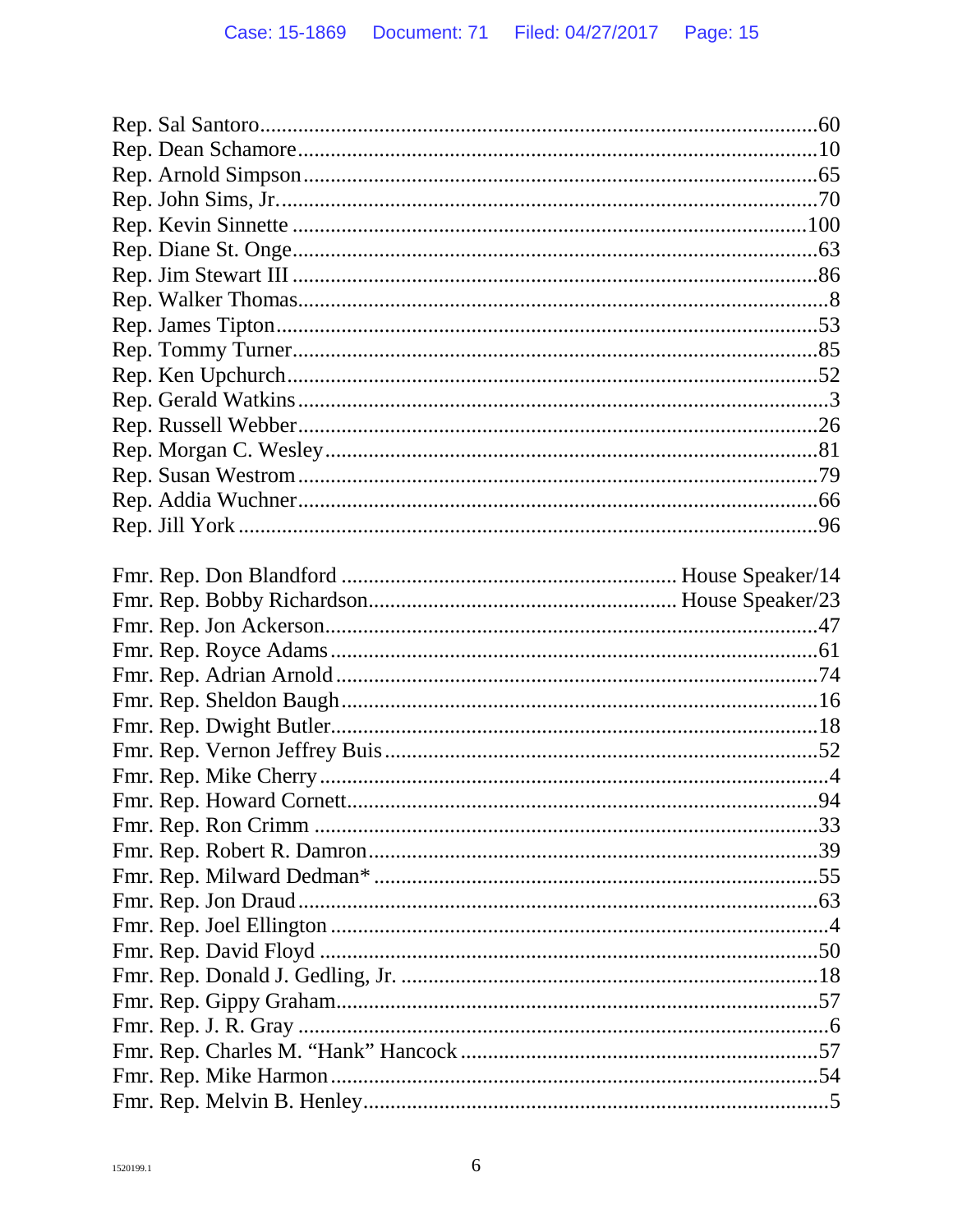| .23 |
|-----|
|     |

### **Tennessee Senators**

# **Tennessee Representatives**

# **Ohio Representatives**

|--|--|--|--|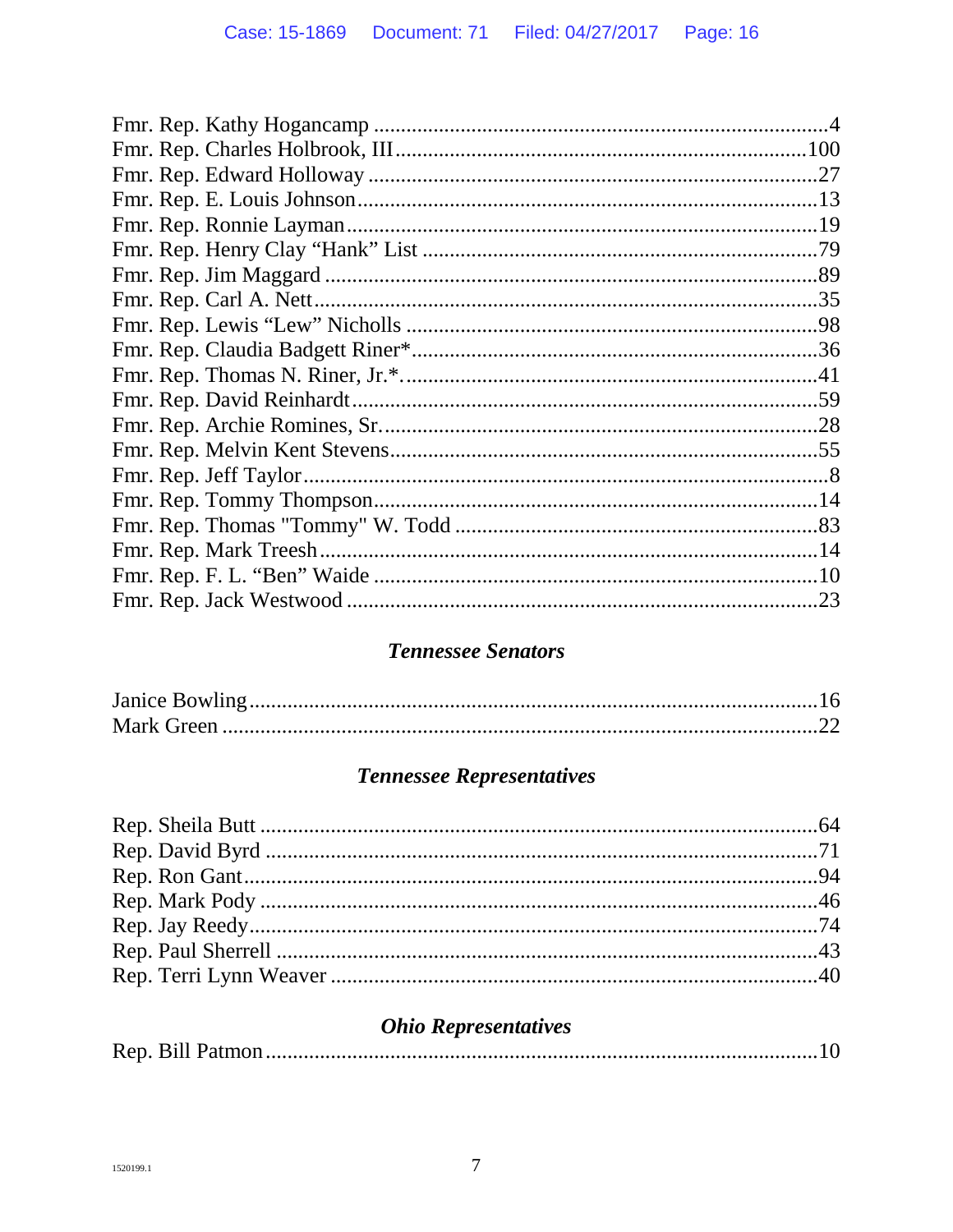# **Kentucky County Commissioners**

## **Kentucky County Magistrates**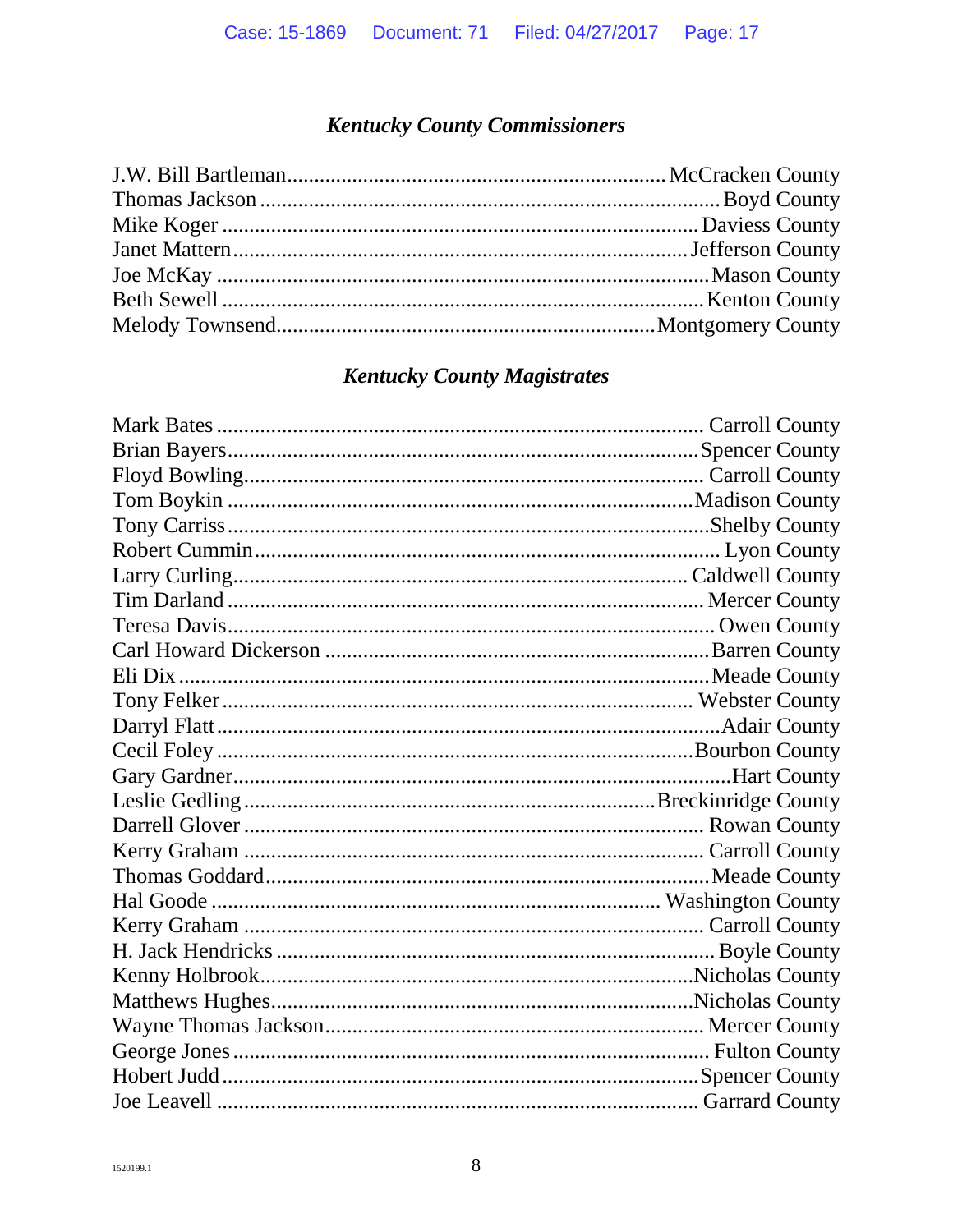# **Kentucky County Judge Executives**